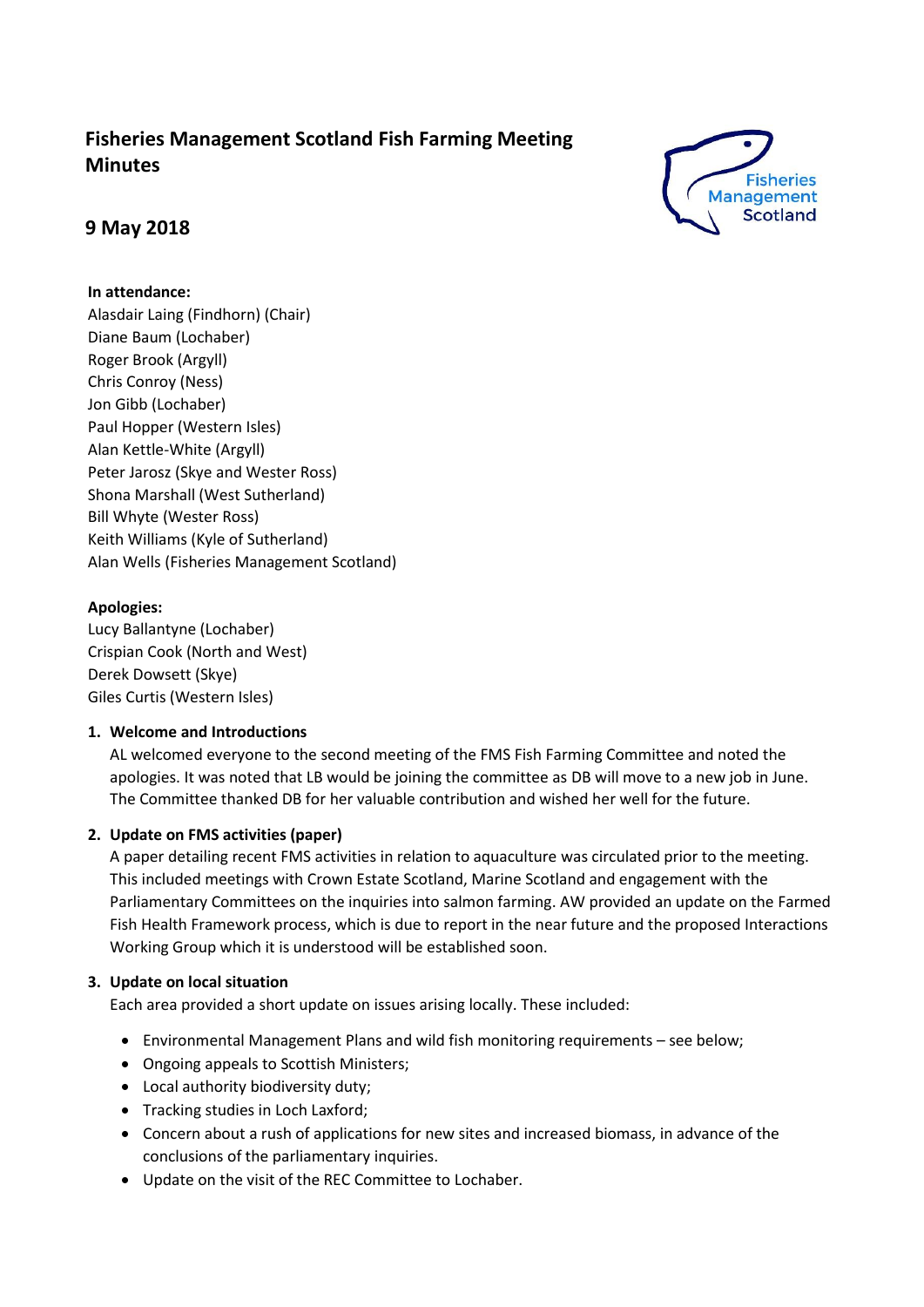- Four traps being operated on upper Loch Shin are continuing to catch obvious and unreported farmed escapees. One company has contributed to this work, but an offer to contribute from a second company has been turned down, as this offer was not consistent with the purpose of the work. One farm is nearing the end of a time-limited planning condition. **ACTION: AW** to work with Kyle of Sutherland DSFB to respond to Highland Council.
- Concern was expressed that genetic monitoring may not be able to distinguish recent and historic introgression – see below.
- An update on the upper Garry project (Ness DSFB)

### **4. Parliamentary Inquiries**

The Parliamentary inquiry was discussed. There was a general view that both the wild fish sector and the industry had been given a suitable opportunity to express their views, and that both Committees had a good understanding of the issues. It was recognised that if any committee recommendations were to come to fruition, there was a clear need to engage with future processes to ensure that the outcome of these inquiries meet the needs of wild fish. It was noted that there was still a long way to go and that the focus must now be on engaging with industry and decision makers, rather than a 'hard-lobbying' approach.

Aquaculture Stewardship Council certification was discussed at some length by the REC Committee and Fisheries Management Scotland submitted additional evidence to the Committee in relation to this. It was recognised that we need to finalise our position on the proposal to allow freshwater production of smolts, but that we would need to do so once the second ASC consultation is released. Given the ongoing issues of unreported escapes in some areas, there remain concerns about the sustainability of freshwater smolt production, including whether genetic monitoring will be able to distinguish recent and historic introgression.

**ACTION: AW** to circulate the original Fisheries Management Scotland response to the ASC consultation. **ACTION: AW** to contact John Gilbey (MSS) to discuss genetic monitoring.

#### **5. Financial support for fisheries management**

AW provided an update on recent discussions with industry about financial assistance for fisheries management in the aquaculture zone. Recent discussion with the industry have focussed on the governance of the process and a number of possible options were discussed. It is the aspiration of Fisheries Management Scotland to conclude the process by September 2018.

**ACTION: AW** to progress discussions with the industry and report back to the Committee and Fisheries Management Scotland Board.

#### **6. Monitoring of wild fish – developing the approach**

## **i. Crown Estate Project**

AW and DB provided an update on the first steering group meeting. A range of options for monitoring impacts on wild fish were discussed including sweep netting for sea trout, bag nets for sea trout and salmon, lice dispersal monitoring, towed and static sentinel cages and structured electrofishing. The possibility of Marine Scotland Science deploying Scotia on the west coast in order to sample migrating salmon smolts was also raised. A bag net has been purchased from Norway with a view to deploying this adjacent to an established sweep netting site in Loch Linnhe. The intention is to source more nets during 2018, with a view to biologists from other areas visiting later in the year.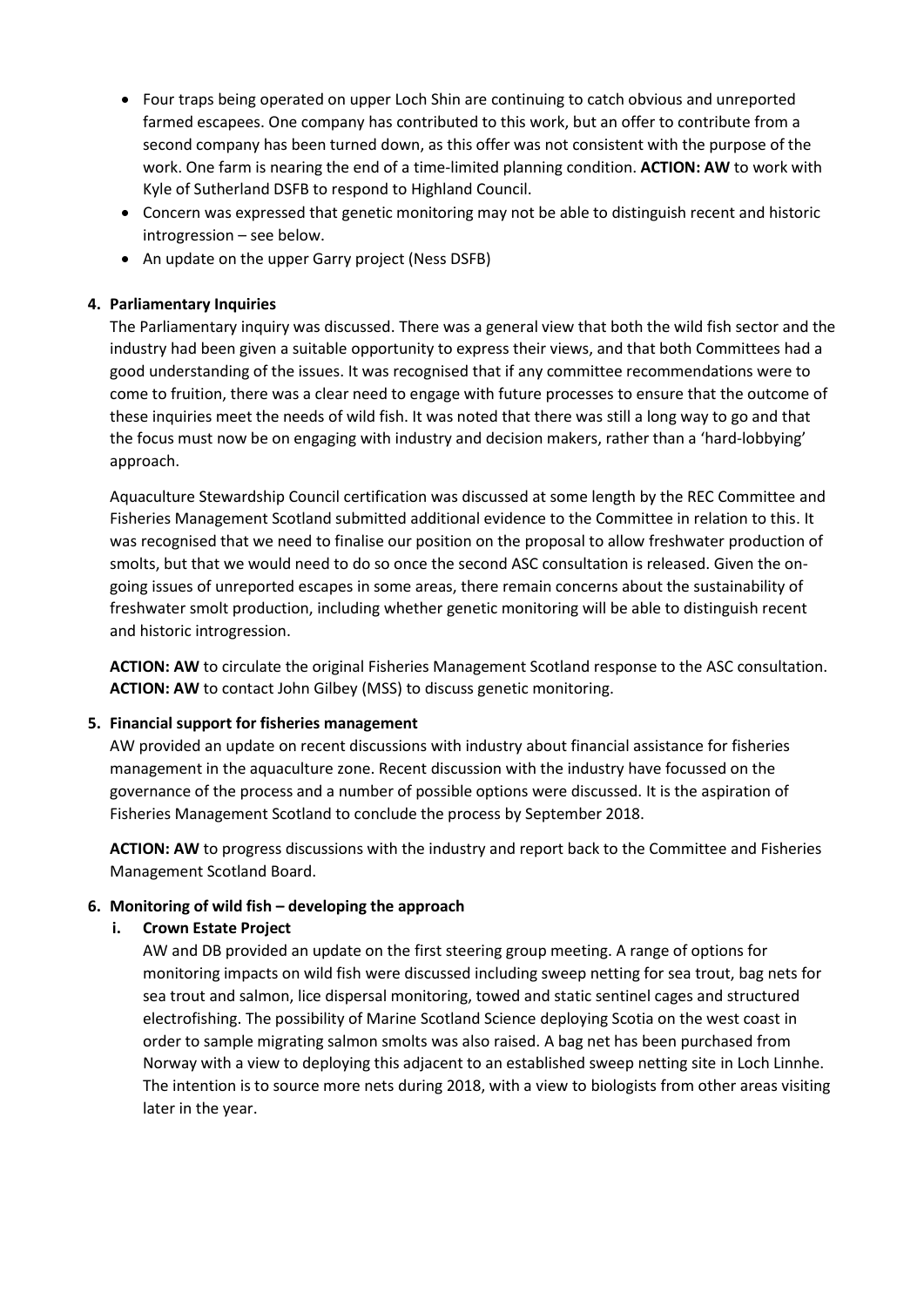The national technical group established by SNH and discussed in Committee by Cathy Tilbrooke was discussed. This appears to be a parallel process to the Crown Estate project and concern was expressed that these discussions were taking place in isolation from local fisheries managers.

It was noted that it is important that local discussions on EMPs bear this work in mind when planning monitoring work.

**ACTION: AW** to follow up with Marine Scotland and SNH with a view to contributing to the national technical group and ensuring read across between this and the Crown Estate project. **ACTION: AW** to get an update from MSS about Scotia deployment.

#### **ii. Environmental Management Plans**

It was noted that there are a number of EMPs which are yet to be agreed across Scotland. Recently, Marine Harvest and Scottish Salmon Company have approached Lochaber and Argyll DSFBs and Trusts to progress this. It was agreed that wild fish interests need to take a consistent and coordinated approach to EMPs and subsequent monitoring requirements. It was agreed that a finalised EMP from Lochaber would be circulated in order that the Committee could assess and agree the key components that we wish to see in future. A clear distinction was drawn between an EMP (a planning condition and an 'enforcement' mechanism for Local Authorities) and local monitoring agreements between DSFBs/ Trusts and aquaculture companies. It was noted that the SSPO decision to publish farm-level sea lice data, may simplify this process in future. There was some discussion about the timing for agreement of EMPs (before or after planning consent is drafted).

**ACTION: DB** to circulate the EMP for the Nevis C site in Lochaber. **ACTION: ALL** to consider priorities to be included in future EMPs

#### **iii. 2018 Sweep netting programme**

Following discussion with the West Coast Trusts a programme of sweep netting has been agreed with Scottish Government. It is anticipated that half of the money will be distributed soon, with the other half on completion.

#### **iv. National electrofishing project**

There was a general discussion about the MSS approach, and the potential for this to usefully form part of local monitoring for EMPs and ASC. It was agreed that if sampling designs (and subsequent statistical analysis) could be supplied by MSS, this would be an extremely useful development as part of a wider monitoring plan. However, it was noted that this would not be suitable for sea trout and that resources within MSS are a limiting factor.

**ACTION: AW** to discuss this further with MSS

## **7. Liaison with Local Authorities**

The group has previously discussed engagement with Local Authorities and agreed that it would be useful to try to organise a workshop with Highland Council councillors (as noted by the Council during a recent planning meeting). It was agreed that Highland Council would be the first priority, but that contact would also be made with Argyll and Bute and Comhairle nan Eilean Siar later this year.

**ACTION: AW** to contact Highland Council officials with a view to taking this forward in partnership.

It was also agreed that further discussion with councils to ensure that DSFB and Trust submissions are as effective, and useful, as possible was a priority. The increased number of planning applications in recent months was noted and concern was expressed that this was related to the possibility of tighter